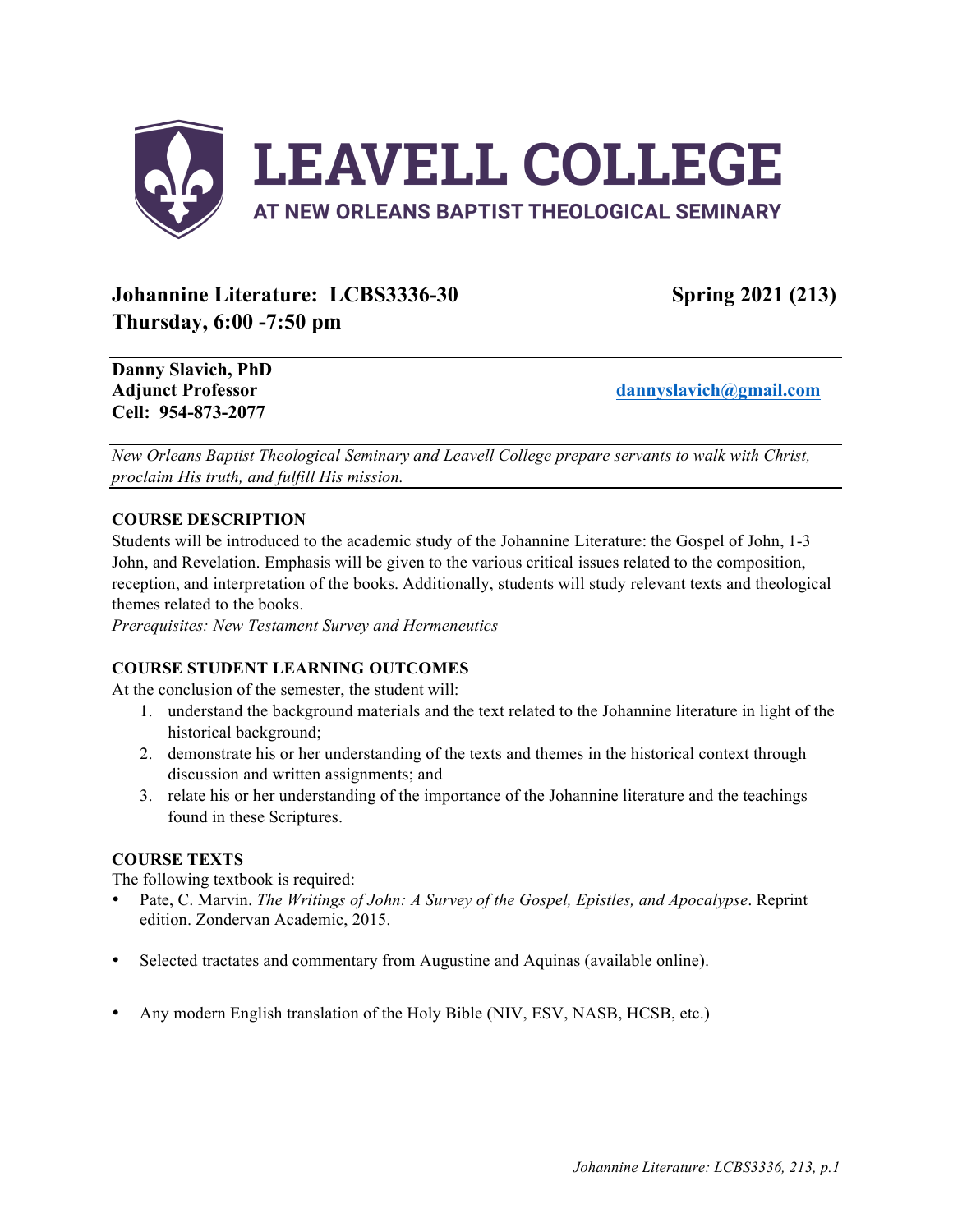# **COURSE REQUIREMENTS**

- **1. Reading Quizzes 15%:** Each student is required to read the assigned material prior to coming to class. This includes both readings from the textbook and from the relevant Johannine texts. Students will have quizzes and assignments based upon the reading.
- **2. Class Assignments 10%:** Throughout the semester, various daily assignments will be made in order to prepare for discussion or to put into practice the information.
- *3.* **Four Essays 20%:** The student will be assigned four essays throughout the semester. Each essay will be graded on content and presentation. The topics will be assigned a week before they are due.
- **4. Book Summaries 25%:** The student will complete a book summary for each Johannine work studied. The summation should follow the outline given in class.
- **5. Midterm/Final 30%:** The student will complete a mid-term and a final exam.

| A: $93 - 100$ |  |
|---------------|--|
| B: $85 - 92$  |  |
| $C: 77 - 84$  |  |
| D: $70 - 76$  |  |
| $F+$ helow 70 |  |

### **GRADING SCALE FINAL GRADE TABULATION**

| Reading Quizzes       |     |
|-----------------------|-----|
| Class Assignments     | 10% |
| Four Essays           | 20% |
| <b>Book Summaries</b> | 25% |
| Mid-term/Final Exam   | 30% |
|                       |     |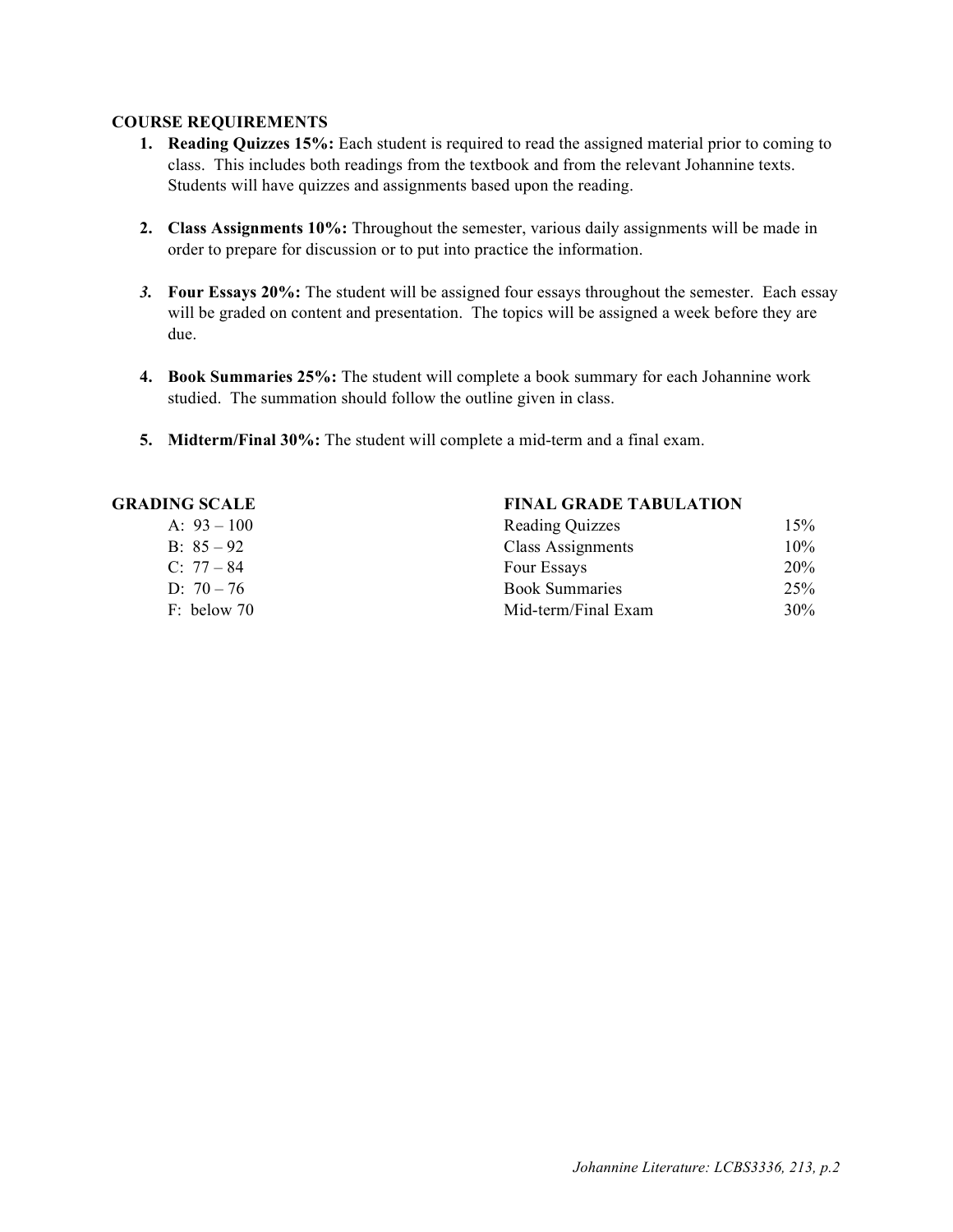# **COURSE SCHEDULE**

| Week           | <b>Date</b>       | <b>Topic</b>           | <b>Readings</b>          |                                    | <b>Assignments</b>                         |
|----------------|-------------------|------------------------|--------------------------|------------------------------------|--------------------------------------------|
|                |                   |                        | <b>Textbook:</b><br>Pate | <b>Bible</b>                       |                                            |
| 1              | <b>Jan. 21</b>    | Course<br>Introduction |                          |                                    |                                            |
| $\overline{2}$ | <b>Jan. 28</b>    | Gospel of John         | $11 - 76$                | John $1-3$                         |                                            |
| $\overline{3}$ | Feb. 4            | Gospel of John         | 77-112                   | John 4-8                           | <b>Essay 1</b>                             |
| $\overline{4}$ | <b>Feb. 11</b>    | Gospel of John         | 113-148                  | John 9-13                          | <b>Essay 2</b>                             |
| 5              | <b>Feb. 18</b>    | Gospel of John         | 149-186                  | John 14-18                         |                                            |
| 6              | Feb. 25           | Gospel of John         | 187-217                  | John 19-21                         | <b>Essay 3</b>                             |
| 7              | March 4           | Epistles of John       | 225-280                  | 1 John 1-3:10                      | <b>Book Summary -</b><br>John              |
| 8              | March 11          | Epistles of John       | 281-334                  | 1 John 1:3-5:21; 2 John;<br>3 John | Mid Term due by<br>March 14                |
| 9              | <b>Mar.</b> 15-19 | <b>Spring Break</b>    |                          |                                    |                                            |
| 10             | March 25          | Revelation             | 335-388                  | Rev. 1-3                           |                                            |
| 11             | April 1           | Revelation             | 389-430                  | Rev. 4-9                           | <b>Book Summaries</b><br>1 John- 3 John    |
| 12             | April 8           | Revelation             | 431-464                  | Rev. 10-13                         | <b>Essay 4</b>                             |
| 13             | April 15          | Revelation             | 465-488                  | Rev. 14-18                         |                                            |
| 15             | April 29          | Revelation             | 489-514                  | Rev. 19-22                         | <b>Book Summary -</b><br><b>Revelation</b> |
| 16             | May 6             | <b>Final Exam</b>      |                          |                                    | <b>Final Exam</b>                          |

# **ADDITIONAL COURSE INFORMATION**

- **1.** *Attendance Policy*: Leavell College follows the attendance policy as stated in the Leavell College catalog.
- 2. *Policy for Late Submissions:* All late assignments will be penalized five points for the first day and one point per day thereafter, with no assignments being accepted more than one week past the due date.
- 3. *Plagiarism Policy:* A high standard of personal integrity is expected of all Leavell College students. Copying another person's work, submitting downloaded material without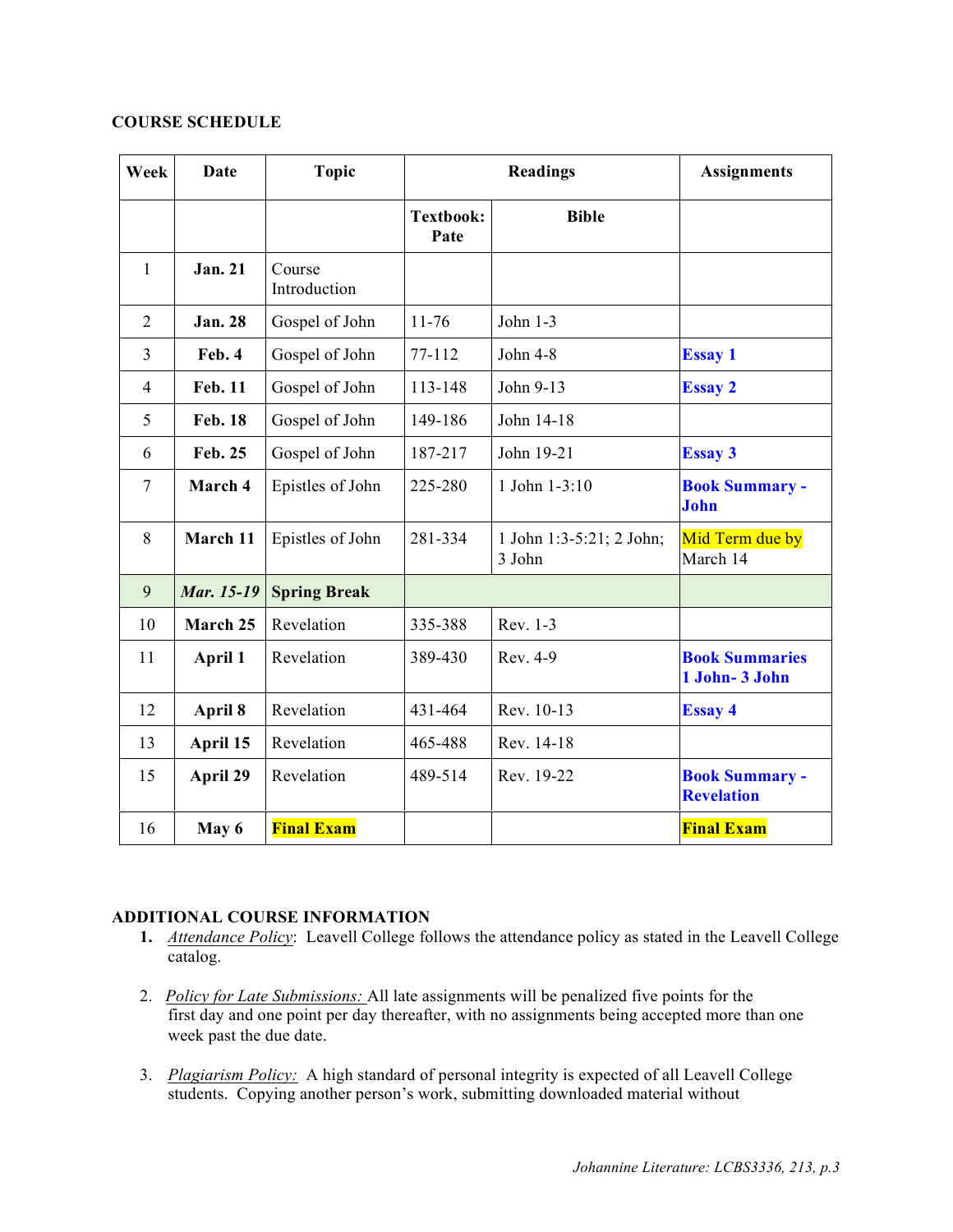proper references, submitting material without properly citing the source, submitting the same material for credit in more than one course, and committing other such forms of dishonesty are strictly forbidden. *Although anything cited in three sources is considered public domain, we require that all sources be cited*. Any infraction may result in failing the assignment and the course. Any infraction will be reported to the Dean of Leavell College for further action.

- 4. *Classroom and Online Decorum*: Each student is expected to demonstrate appropriate Christian behavior. The student is expected to interact with other students in a fashion that will promote learning and respect for the opinions of the others in the course. A spirit of Christian charity is expected at all times. Electronic devices should be used only for classroom purposes as indicated by the professor.
- 5. *Special Needs:* If you need accommodations for a disability, please set up a meeting with the professor for consideration of any modifications you may need.
- 6. *Emergency Plan*: In the event the NOBTS schedule is impacted due to a natural event, go to the seminary's website for pertinent information. Class will continue as scheduled through the Blackboard site. Please note announcements and assignments on the course's Blackboard site.
- 7. *Technical Assistance*: For general NOBTS technical help, go to www.NOBTS.edu/itc/

### **SELECTED BIBLIOGRAPHY**

- Aquinas, Thomas. *Commentary on the Gospel of John*. 3 vols. Translated by Fabian Larcher and James A. Weisheipl. Washington, DC: The Catholic University of America Press, 2010.
- Augustine of Hippo. *Tractates on the Gospel of John* and *The First Epistle of John.* 5 vols. Translated by John Rettig. Washington, DC: The Catholic University of America Press, 1988-1995.
- Beitzel, Barry J., ed. *Lexham Geographic Commentary on Acts through Revelation*. Bellingham, WA: Lexham Press, 2019.
- –––––. *Lexham Geographic Commentary on the Gospels*. Bellingham, WA: Lexham Press, 2018.
- Carson, D. A. *The Gospel According to John*. Reprint edition. Leicester, England : Grand Rapids: Eerdmans, 1990.
- deSilva, David A. *An Introduction to the New Testament: Contexts, Methods & Ministry Formation*. Second edition. Downers Grove: IVP Academic, 2018.
- Fee, Gordon D. *Revelation*. Eugene: Cascade Books, 2010.
- Jobes, Karen H. *1, 2, and 3 John*. Grand Rapids: Zondervan Academic, 2014.
- Keener, Craig S. *The Gospel of John: A Commentary*. Vol. 1. & 2. Grand Rapids: Baker Academic, 2010.
- Kostenberger, Andreas J. *A Theology of John's Gospel and Letters: The Word, the Christ, the Son of God*. Grand Rapids: Zondervan Academic, 2009.

Kruse, Colin G. *The Letters of John*. Grand Rapids: Eerdmans, 2000.